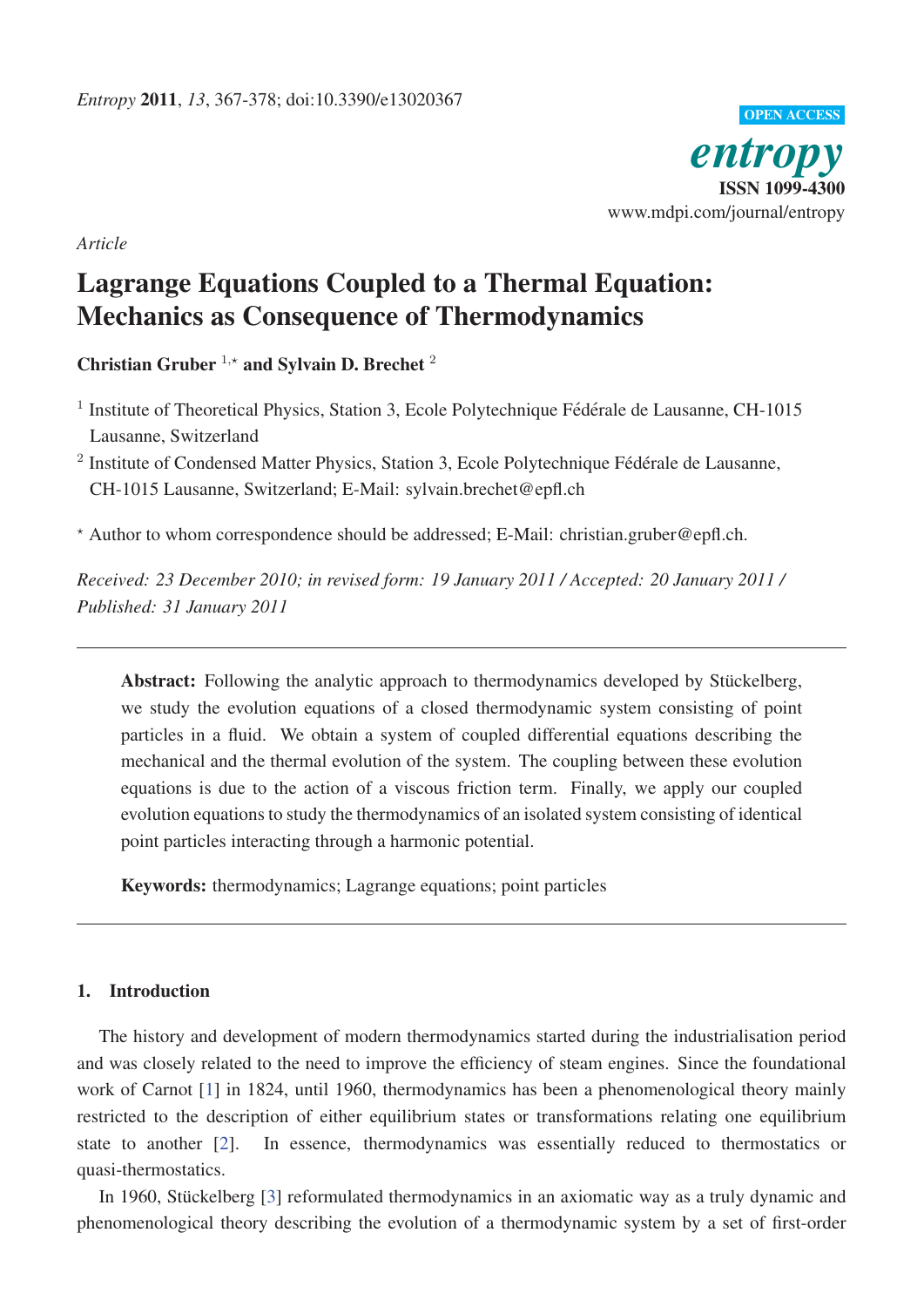differential equations. By doing so, he actually extended the existing theory of equilibrium states, or thermostatic, in order to obtain a genuine thermodynamic theory, *i.e.*, a theory describing the evolution and the approach to equilibrium of thermodynamic systems. In his axiomatic approach, he introduced, two state functions, the "energy" and the "entropy" obeying the two fundamental laws of thermodynamics. He then derived from these two laws the equations for the time evolution of the system.

In his words, the state of a thermodynamic system is defined by a set of geometric variables and a set of thermal variables. The simplest system, which he called "system element", is a system where one thermal variable and a set of geometric variables are sufficient to define entirely the state. The second law of thermodynamics requires the existence of a state function entropy for every system. Thus, the state of a system element is defined by the entropy and a set of geometric variables. We note that the notion of system element is analogous to the concept of point particle in mechanics. It is the building block required to develop the theory of general systems where several thermal variables are necessary to define the state.

In the present work, we essentially follow the original approach of Stückelberg [3] and apply his formalism to a closed thermodynamic system consisting of  $N$  point particles moving in a fluid. The system is thus defined by the particles and the fluid, but we assume no a priori knowledge of the fluid. It is a phenomenological approach where the theory is built upon the macroscopic description of the particles (which are the only observable objects). It is thus observed that the macroscopical mechanical variables (generalised coordinates and velocities) are not sufficient to obtain the time evolution of the system. Following the thermodynamic approach, we assume the simplest possible case where the system can be described by introducing only one more non-mechanical, or thermodynamical variable, the entropy. Applying the first and second law, we obtain a system of coupled differential equations describing the thermodynamic evolution of the system. In that system of differential equations, the coupling between the resulting Lagrange equations and the thermal equation is due to the viscous friction terms depending on the state variable.

In this phenomenological approach, the theory tells us what are the quantities that should be obtained from experiment, in particular in order to obtain typical thermodynamical properties such as the specific heat. Since we have introduced a model with only one thermal variable (the total entropy), it is not possible to derive transport properties (viscosity or thermal conductivity). To obtain such a transport theory, we would need a continuum description of the fluid (density field, entropy field, ...).

The structure of this publication is as follows. In Section 2, we briefly recall Stückelberg's axiomatic formulation of the first and second thermodynamic laws. Section 3 is devoted to establishing the equations of evolution of a system of point particles based on the first law. In Section 4, we extend the thermodynamics of a system of point particles to include the second law. Section 5 shows how thermodynamics relates to mechanics and in particular to the Lagrange equations. Finally, in Section 6, we apply our formalism to study the thermodynamics of an isolated system consisting of identical point particles interacting through a harmonic potential, which is the simplest phenomenological model of a solid.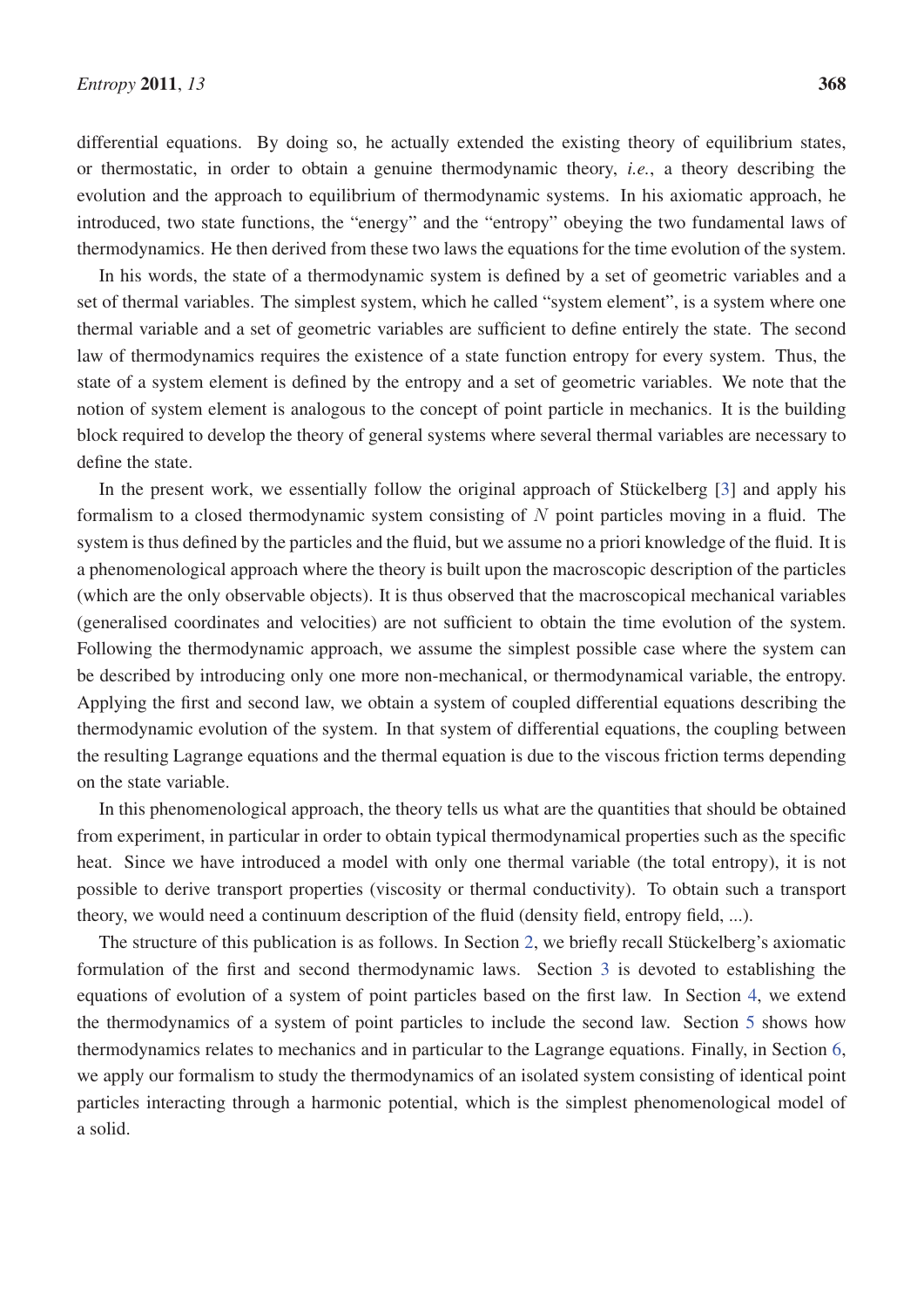#### 2. Axiomatic Formulation of the First and Second Laws

#### *2.1. First Law*

For every system  $\Sigma$ , there exists an extensive, scalar state function E, called energy. If the system is isolated, the energy is constant, *i.e.*,  $E$  is a conserved observable. If the system is not isolated, then

$$
\frac{dE}{dt} = P_W^{\text{ext}}(t) + P_Q^{\text{ext}}(t) + P_{\text{chem}}^{\text{ext}}(t) ,\qquad (1)
$$

where  $P_W^{\text{ext}}(t)$  is the power due to the external forces acting on the mechanical variables of the system,  $P_Q^{\text{ext}}(t)$  is the power due to the heat transfer and  $P_{\text{chem}}^{\text{ext}}(t)$  is the power due to the matter transfer between the system and the exterior (see [3] p. 26 and [4] p. 221).

The system is said to be "closed" if there is no exchange of matter, *i.e.*,  $P_{\text{chem}}^{\text{ext}}(t)=0$ ; it is said "adiabatically closed" if it is closed and there is no heat exchange, *i.e.*,  $P_{\text{chem}}^{\text{ext}}(t)=0$  and  $P_{Q}^{\text{ext}}(t)=0$ . It is said isolated if it is adiabatically closed and there is no mechanical power exchange, *i.e.*,  $P_{\text{chem}}^{\text{ext}}(t)=0$ ,  $P_{\mathcal{O}}^{\text{ext}}(t) = 0$  and  $P_{W}^{\text{ext}}(t) = 0$ , in which case the energy E is a constant.

#### *2.2. Second Law*

For every system  $\Sigma$ , there exists an extensive, scalar state function S, called entropy, which obeys the following two conditions (see [3] p. 23) :

(a) *Evolution Part :*

If the system is adiabatically closed, the entropy  $S$  is a non-decreasing function with respect to time, *i.e.*,  $dS$ 

$$
\frac{dS}{dt} = I(t) \geqslant 0\,,\tag{2}
$$

where  $I(t)$  is the entropy production rate of the system accounting for the irreversibility of internal thermal processes.

#### (b) *Equilibrium Part :*

If the system is isolated, as time tends to infinity (*i.e.*,  $t \to +\infty$ ) the entropy tends towards a finite local maximum [5], compatible with the constraints (internal walls and isolation conditions), *i.e.*,

$$
\lim_{t \to +\infty} S(t) = \max_{\rho \text{ compatible}} S[\rho],
$$
\n(3)

where  $\rho$  compatible denotes a thermodynamic state compatible with the constraints.

# 3. System of Point Particles: First Law

We consider a physical system  $\Sigma$  of N point particles imbedded in a fluid (e.g., air, water, ...) as shown in Figure 1. The point particles are submitted to holonomic, time-independent constraints, and we assume no a priori knowledge for the fluid.

The system is thus defined by the particles and the fluid. It is said to be isolated when there is no interaction between  $\Sigma$  and the outside (no external force, no heat exchange, no matter exchange). By definition, the mechanical state of  $\Sigma$  is defined by 2n independent variables  $\xi = (\xi^1, \dots, \xi^{2n}) =$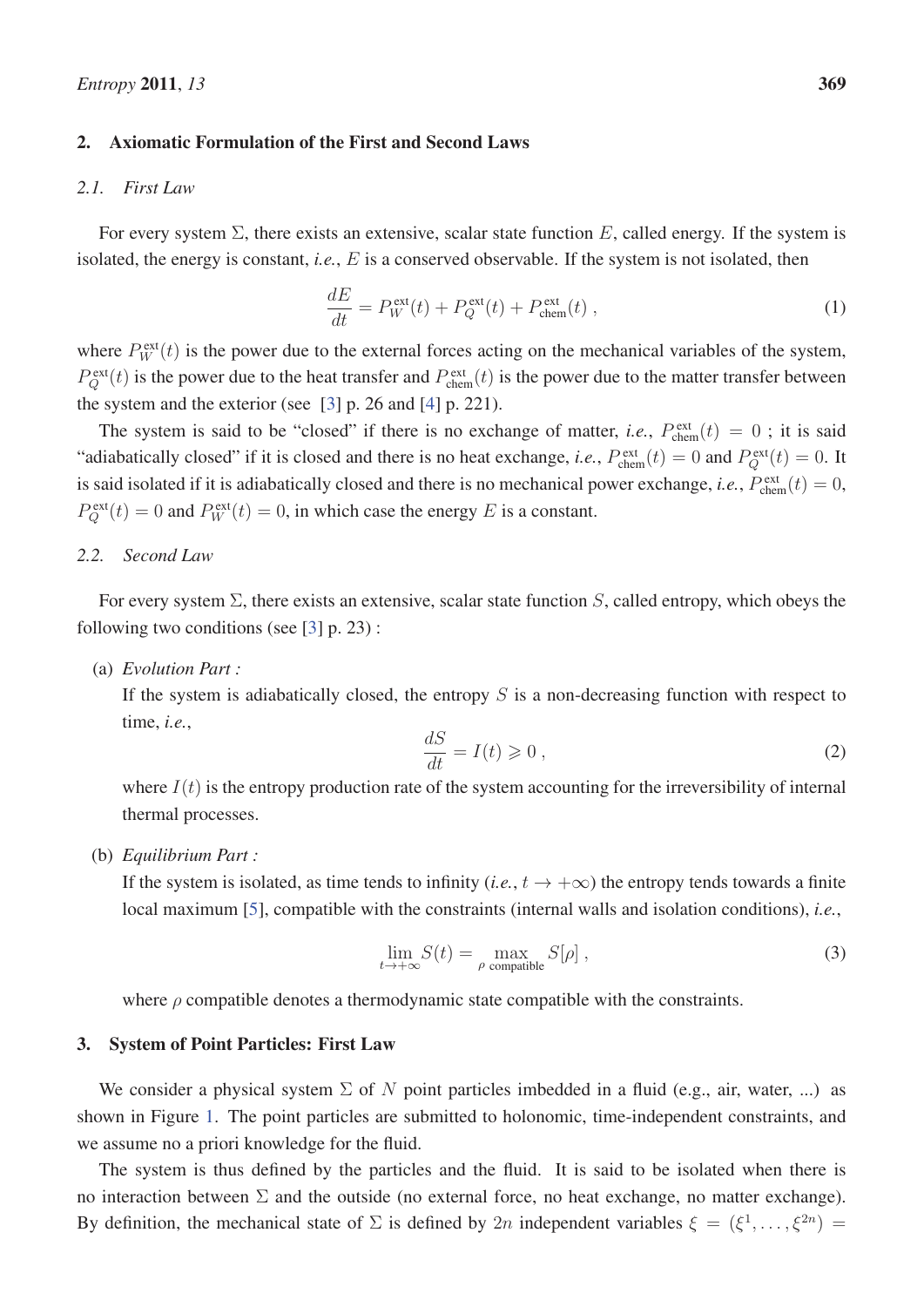$(q^1,\ldots,q^n,v^1,\ldots,v^n)$  where  $q=(q^1,\ldots,q^n)$  are the generalised coordinates and  $v=(v^1,\ldots,v^n)$ , with  $v^i = \frac{dq^i}{dt}$ , are the generalised velocities. Moreover, under the above condition on the system, the kinetic energy K for N point particles of mass  $m_{\alpha}$ , defined as,

$$
K = \frac{1}{2} \sum_{\alpha=1}^{N} m_{\alpha} v_{\alpha}^{2} , \qquad (4)
$$

is expressed in terms of the generalised coordinates  $q_i$  and velocities  $v_i$ , by the quadratic form (see [6] Section 8.6)

$$
K(q, v) = \frac{1}{2} \sum_{i,j=1}^{n} g_{ij}(q) v^{i} v^{j} \geq 0, \quad \text{with} \quad g_{ij} = g_{ji}. \tag{5}
$$

Furthermore, the exterior of the system can act on the generalised coordinate  $q^i$  by means of a generalised force  $Q_i^{\text{ext}}(t)$ , and the work done per unit time by this force on  $\Sigma$  is the work-power  $P_{W i}^{\text{ext}}(t) = Q_i^{\text{ext}}(t)v^i.$ 

**Figure 1.** The system  $\Sigma$ : N particles imbedded in a fluid.



From observations, we conclude that the set of mechanical variables does not entirely define the state of the system and we are forced to introduce thermal variables. To simplify the following discussion, we assume that it is sufficient to add just one thermal variable to define entirely the state. Since in the axiomatic formulation of the second law there exists for any system a thermal observable, the entropy  $S$ , we shall define the state by the set of variables  $\rho = (S, q, v)$ , which are all independent by definition of the holonomic constraints.

For our system, we assume that the energy  $E$ , introduced in the first law, is the sum of the kinetic energy (5) and a potential energy U independent of the velocities, *i.e.*,

$$
E(S, q, v) = K(q, v) + U(S, q).
$$
\n(6)

The "potential energy"  $U(S, q)$  describes the internal forces but may contain contributions from the outside of Σ, such as potentials of conservative external forces (e.g., the gravitational potential energy due to the earth). In this case, these forces are considered as internal forces of  $\Sigma$ , and not external.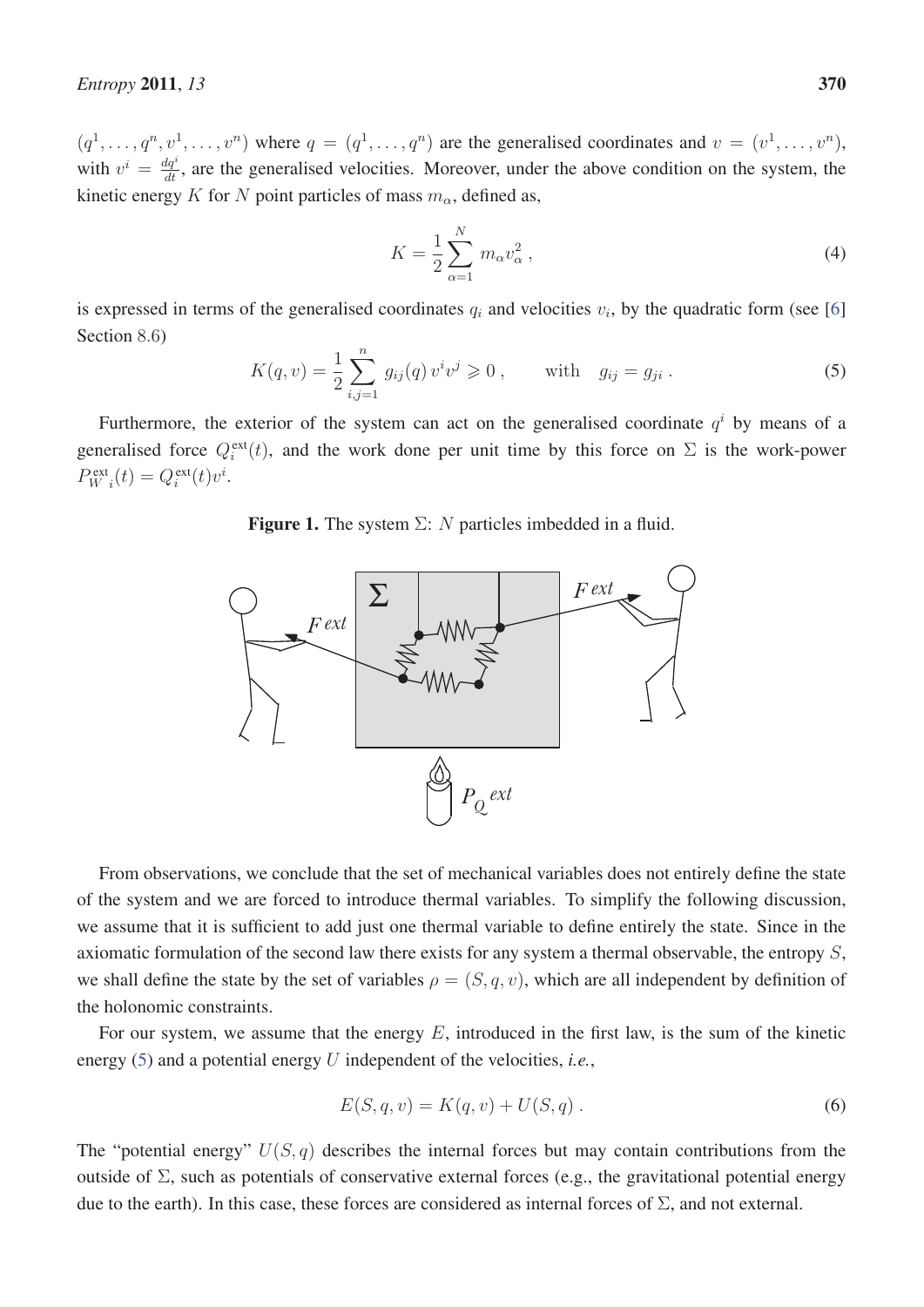Since the system is closed, *i.e.*, there is no exchange of matter with the outside, the first law of thermodynamics reduces to,

$$
\frac{dE}{dt} = P_W^{\text{ext}}(t) + P_Q^{\text{ext}}(t) \,. \tag{7}
$$

Using the fact that  $E = E(S, q, v)$ , the LHS side of the first law (7) gives,

$$
\frac{dE}{dt} = \frac{\partial E}{\partial S} \dot{S} + \sum_{i} \frac{\partial E}{\partial q^{i}} \dot{q}^{i} + \sum_{i} \frac{\partial E}{\partial v^{i}} \dot{v}^{i} \n= \frac{\partial U}{\partial S} \dot{S} + \frac{1}{2} \sum_{i,j,k} \frac{\partial g_{ij}}{\partial q^{k}} v^{i} v^{j} v^{k} + \sum_{i} \frac{\partial U}{\partial q^{i}} v^{i} + \sum_{i,j} g_{ij} v^{i} \dot{v}^{j}.
$$
\n(8)

At this point, we must insist on the fact that the choice of general coordinates was completely arbitrary. Therefore, we want to impose the covariance of the time evolution equations, *i.e.*, they must have the same structure for any coordinate transformation of the mechanical variables,

$$
q'^{i} = q'^{i}(q) ,
$$
  
\n
$$
v'^{i} = \sum_{j} \frac{\partial q'^{i}}{\partial q^{j}} v^{j} .
$$
\n(9)

Under the covariance requirement,  $g_{ij}$  must be a second order, symmetrical, covariant tensor so that K is a scalar. In order to ensure that K is positive definite,  $g_{ij}$  must have a positive definite signature. Moreover, one can easily check that

$$
\frac{dK}{dt} = \frac{1}{2} \sum_{i,j,k} \frac{\partial g_{ij}}{\partial q^k} v^i v^j v^k + \sum_{i,j} g_{ij} v^i \dot{v}^j , \qquad (10)
$$

is not covariant. However, the second term on the RHS of (8) is totally symmetric and invariant under cyclic permutation of indices, so that we have,

$$
\frac{1}{2} \sum_{i,j,k} \frac{\partial g_{ij}}{\partial q^k} v^i v^j v^k = \sum_{i,j,k} \left( \frac{\partial g_{ij}}{\partial q^k} - \frac{1}{2} \frac{\partial g_{jk}}{\partial q^i} \right) v^i v^j v^k = \frac{1}{2} \sum_{i,j,k} \left( \frac{\partial g_{ij}}{\partial q^k} + \frac{\partial g_{ik}}{\partial q^j} - \frac{\partial g_{jk}}{\partial q^i} \right) v^i v^j v^k. \tag{11}
$$

Introducing the symbols,

$$
\Gamma_{ijk}(q) = \frac{1}{2} \left( \frac{\partial g_{ij}}{\partial q^k} + \frac{\partial g_{ik}}{\partial q^j} - \frac{\partial g_{jk}}{\partial q^i} \right) , \qquad (12)
$$

the LHS of the first law (7) reduces to the covariant equation,

$$
\frac{dE}{dt} = \frac{\partial U}{\partial S} \dot{S} + \sum_{i} v^{i} \left( \sum_{j} g_{ij} \dot{v}^{j} + \sum_{j,k} \Gamma_{ijk} v^{j} v^{k} + \frac{\partial U}{\partial q_{i}} \right) . \tag{13}
$$

As for the RHS of  $(7)$ , we have  $[6]$ ,

$$
P_W^{\text{ext}}(t) = \sum_i Q_i^{\text{ext}}(t) v^i(t) , \qquad (14)
$$

where  $Q_i^{\text{ext}}(t)$  is the external generalised force associated with  $q^i$ .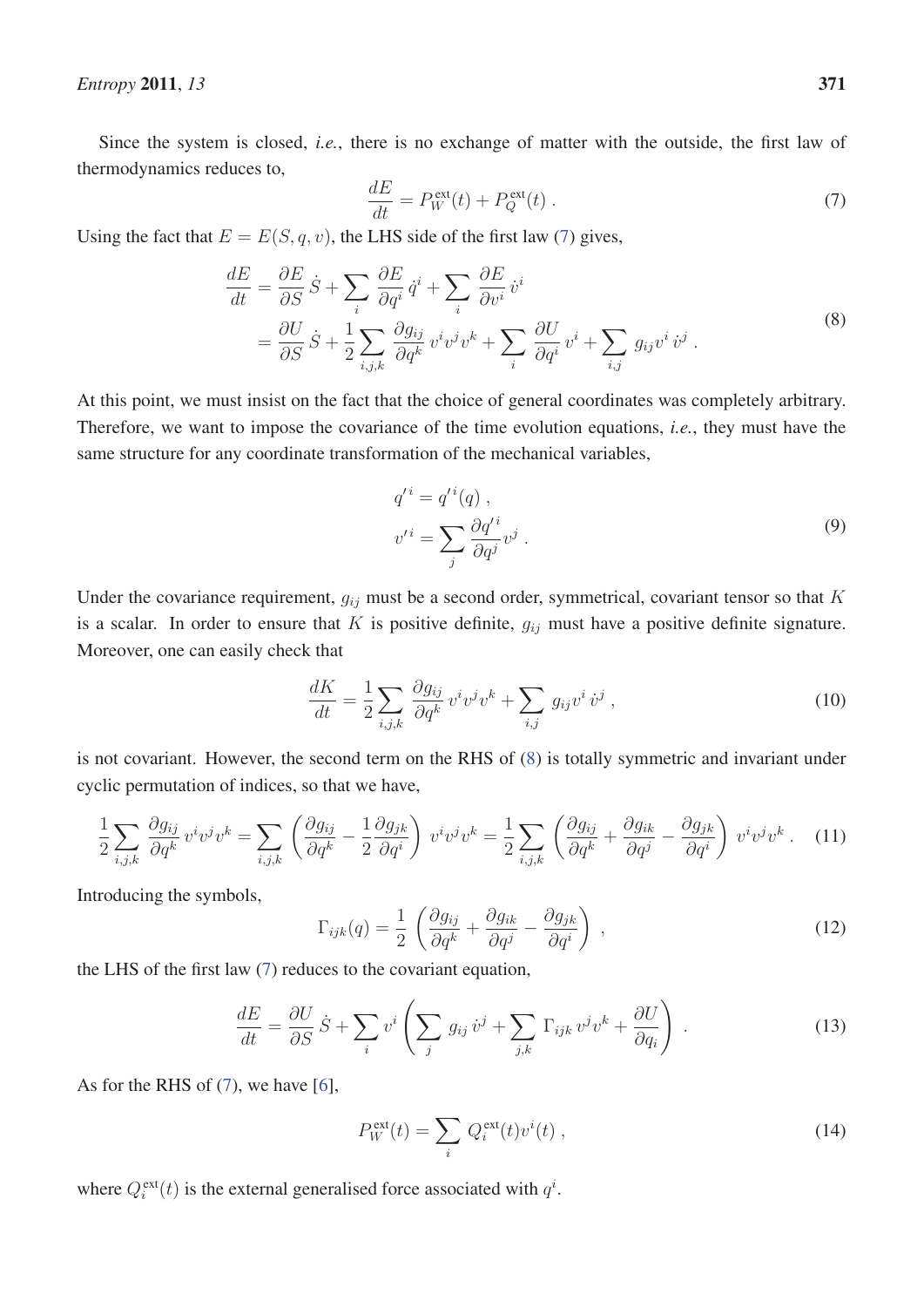It is useful to introduce two new state functions, defined respectively as,

$$
Q_i^{\text{int}}(S, q) = -\frac{\partial U}{\partial q^i}, \qquad (15)
$$

$$
T(S, q, v) = \frac{\partial U}{\partial S}, \qquad (16)
$$

where  $Q_i^{\text{int}}(S, q)$  is the internal force associated with the generalised coordinate  $q^i$  and  $T(S, q, v)$  is called the "temperature" [3]. Using these definitions, the first law (7) reduces to the thermodynamic equation,

$$
T\frac{dS}{dt} = \sum_{i} v^{i} \left( Q_{i}^{\text{ext}}(t) + Q_{i}^{\text{int}} - \sum_{j} g_{ij} \dot{v}^{j} - \sum_{j,k} \Gamma_{ijk} v^{j} v^{k} \right) + P_{Q}^{\text{ext}}(t) . \qquad (17)
$$

#### 4. System of Point Particles: Second Law

We investigate now the consequence of the second law for our system by proceeding in three steps: first, we consider an isolated system, then, we extend our analysis to an adiabatically closed system, finally, we generalise our approach to a closed system with heat exchange.

### *4.1. Thermodynamics of an Isolated System*

An isolated system is characterised by the absence of interaction with the exterior, *i.e.*,  $Q_i^{\text{ext}}(t)=0$ and  $P_Q^{\text{ext}}(t) = 0$ . In this case, it follows from (17) that

$$
\dot{S}(t) = \frac{1}{T} \sum_{i} v^{i} \left( Q_{i}^{\text{int}} - \sum_{j} g_{ij} \dot{v}^{j} - \sum_{j,k} \Gamma_{ijk} v^{j} v^{k} \right) . \tag{18}
$$

This means that there exists a state function  $I(S, q, v)$  called "entropy production" given by

$$
I(S, q, v) = \frac{1}{T(S, q, v)} \sum_{i} v^{i} \left( Q_{i}^{\text{int}} - \sum_{j} g_{ij} v^{j} - \sum_{j,k} \Gamma_{ijk} v^{j} v^{k} \right) ,
$$
 (19)

and such that

$$
\dot{S}(t) = I(S(t), q(t), v(t)) .
$$
\n(20)

At this point, we introduce the state function  $Q_i^{\text{fr}}(S, q, v)$ , called "friction force associated with the generalised coordinate  $q^{i}$ ", defined as,

$$
Q_i^{\text{fr}} = -Q_i^{\text{int}} + \sum_i g_{ij} \,\dot{v}^j + \sum_{j,k} \Gamma_{ijk} \, v^j v^k \,. \tag{21}
$$

With this definition (21), the entropy production (19) can be expressed as,

$$
I(S, q, v) = -\frac{1}{T} \sum_{i} v^{i} Q_{i}^{\text{fr}}.
$$
 (22)

This expression of the entropy production given as the products of the generalised velocities with the associated friction forces (or affinities) is analogous to the usual expression in nonequilibrium thermodynamics found for example in [7] (p. 309), [8] (p. 30) or [9] (p. 213).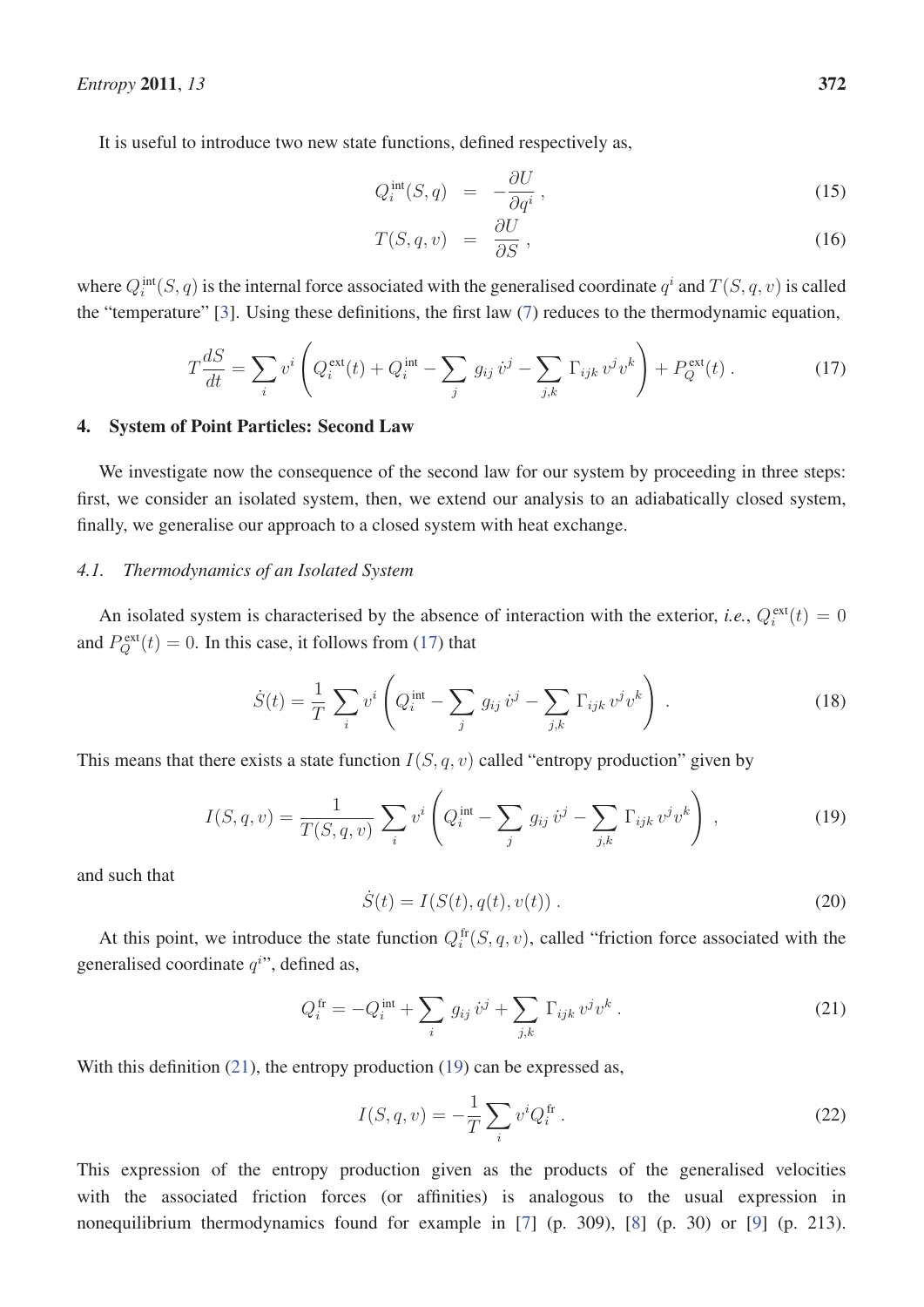From the evolution part of the second law (2) (following the standard methods outlined in [3] p. 31, [8] p. 31, [9] pp. 215, 235, [10] p. 348) we must have,  $I(S, q, v) \ge 0$ , and thus the friction force is of the form,

$$
Q_i^{\text{fr}}(S, q, v) = -\sum_j \lambda_{ij} (S, q, v) v^j , \qquad (23)
$$

where the "friction coefficient tensor  $\lambda_{ij}(S, q, v)$ " must satisfy the non-negativity condition,

$$
\frac{1}{T(S,q,v)}\left\{\lambda_{(ij)}(S,q,v)\right\} \geq 0\,,\qquad\text{where}\qquad\lambda_{(ij)} = \frac{1}{2}\left(\lambda_{ij} + \lambda_{ji}\right)\,.
$$
 (24)

Note that in the usual linear scheme of non-equilibrium thermodynamics, *i.e.*, near an equilibrium point, one considers  $\lambda_{ij}$  to be the coefficients of a constant matrix computed at this equilibrium point, as explained in [9] (p. 236).

In conclusion, in this case, the entropy production is given by,

$$
I(S, q, v) = \frac{1}{T(S, q, v)} \sum_{i,j} \lambda_{ij}(S, q, v) v^i v^j \ge 0.
$$
 (25)

Thus, we have obtained the time evolution equations for the isolated system,

$$
\begin{cases}\n\sum_{j} g_{ij} \ddot{q}^{j} + \sum_{j,k} \Gamma_{ijk} \dot{q}^{j} \dot{q}^{k} = -\frac{\partial U}{\partial q^{i}} - \sum_{j} \lambda_{ij} \dot{q}^{j} \quad \text{mechanical equations} \\
\frac{dS}{dt} = \frac{1}{T} \sum_{i,j} \lambda_{ij} \dot{q}^{i} \dot{q}^{j}\n\end{cases}
$$
\n(26)

Hence, in such a phenomenological approach, the system is characterised by the state functions  $q_{ij}(q)$ ,  $U(S,q)$  and  $\lambda_{ij}(S,q,\dot{q})$ , which have to be determined experimentally. It should be stressed that  $Q_i^{\text{int}} = -\frac{\partial U}{\partial q^i}$  is an internal conservative force (e.g., the force exerted between two particles) introduced in the first law and that  $Q_i^{\text{fr}}$  is a friction force exerted by the fluid in which the particles are imbedded. Note that in the particular case of solid friction, the friction force is singular [2].

#### *4.2. Thermodynamics of an Adiabatically Closed System*

We now consider an adiabatically closed system, *i.e.*,  $P_Q^{\text{ext}}(t)=0$ , for which the thermodynamic equation (17) reduces to,

$$
T\frac{dS}{dt} = \sum_{i} v^{i} \left( Q_{i}^{\text{ext}}(t) + Q_{i}^{\text{int}} - \sum_{j} g_{ij} \dot{v}^{j} - \sum_{j,k} \Gamma_{ijk} v^{j} v^{k} \right) . \tag{27}
$$

Again, we introduce the generalised friction force,

$$
Q_i^{\text{fr}} = -Q_i^{\text{ext}}(t) - Q_i^{\text{int}} + \sum_j g_{ij} \,\dot{v}^j + \sum_{j,k} \Gamma_{ijk} \, v^j v^k , \qquad (28)
$$

which yields,

$$
T\frac{dS}{dt} = -\sum_{i} v^{i} Q_{i}^{\text{fr}}, \qquad (29)
$$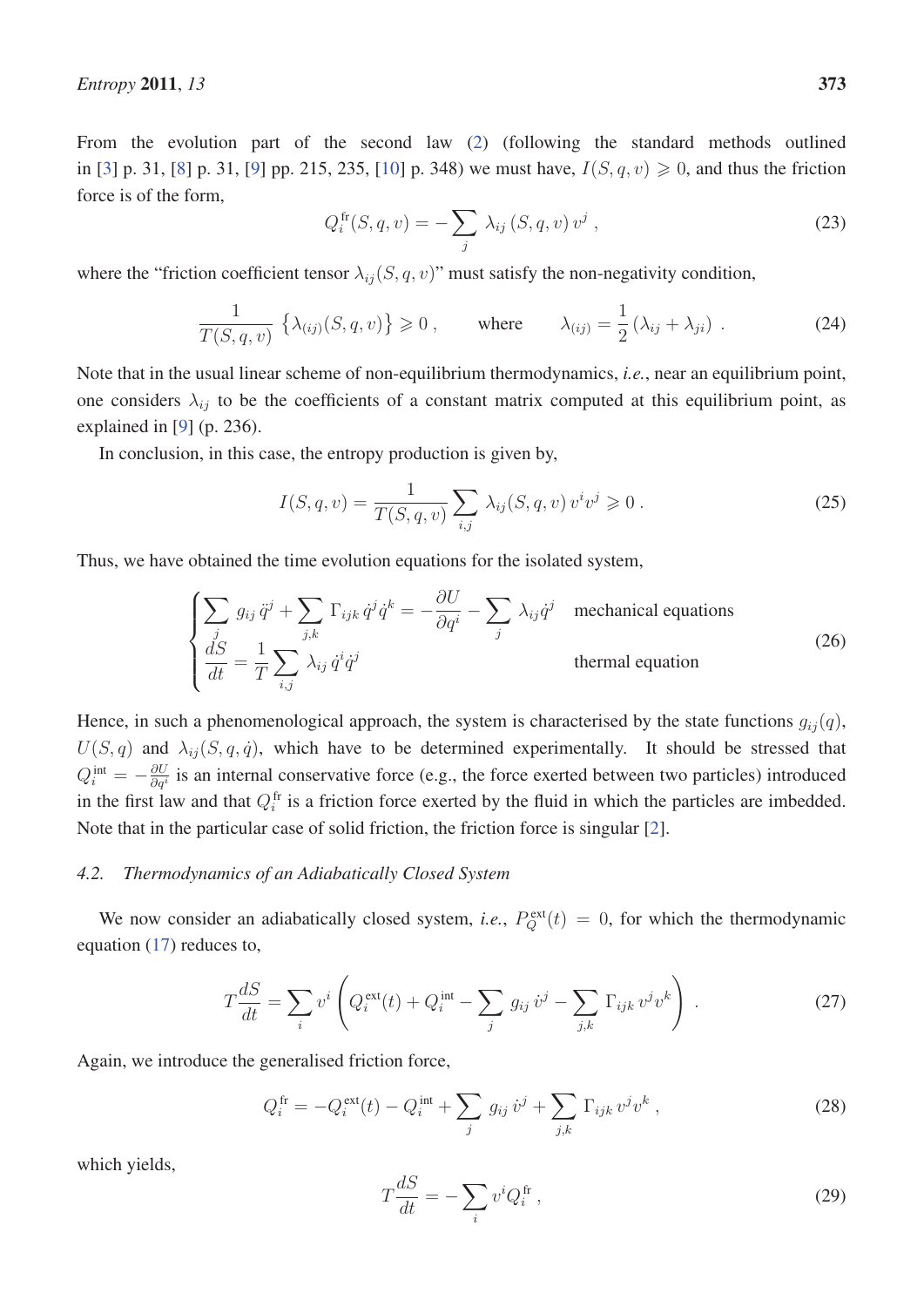and

$$
\sum_{j} g_{ij} \,\dot{v}^{j} + \sum_{j,k} \Gamma_{ijk} \, v^{j} v^{k} = Q_{i}^{\text{int}} + Q_{i}^{\text{fr}} + Q_{i}^{\text{ext}}(t) \,. \tag{30}
$$

Since the system is adiabatically closed, the evolution part of the second law (2) implies again,

$$
\frac{dS}{dt} = I(t) = -\frac{1}{T} \sum_{i} v^{i} Q_{i}^{\text{fr}} \ge 0 , \qquad (31)
$$

which suggests that the friction force has the same form as for the isolated system,

$$
Q_i^{\text{fr}} = -\sum_j \lambda_{ij} (S, q, v) v^j , \qquad (32)
$$

and thus is again a state function with the same coefficients  $\lambda_{ij}$  as in the isolated case. Similarly to the isolated system, the time evolution equations are given by,

$$
\begin{cases}\n\sum_{j} g_{ij} \ddot{q}^{j} + \sum_{j,k} \Gamma_{ijk} \dot{q}^{j} \dot{q}^{k} = -\frac{\partial U}{\partial q^{i}} - \sum_{j} \lambda_{ij} \dot{q}^{j} + Q_{i}^{\text{ext}}(t) & \text{mechanical equations} \\
\frac{dS}{dt} = \frac{1}{T} \sum_{i,j} \lambda_{ij} \dot{q}^{i} \dot{q}^{j}\n\end{cases}
$$
\n(33)

It is worth mentioning that the arbitrary external force  $Q_i^{\text{ext}}(t)$  should not be confused with the internal forces, which are the conservative force  $Q_i^{\text{int}}$  and the dissipative friction force  $Q_i^{\text{fr}}$ .

#### *4.3. Thermodynamics of a Closed System*

We now consider a closed system, *i.e.*,  $P_{\text{chem}}^{\text{ext}}(t)=0$ , for which the thermodynamic equation is given by (17). The entropy variation of the system is due to the friction force (28), as for the isolated and adiabatically closed systems, but also to heat exchange with the exterior according to (17) *i.e.*,

$$
T\frac{dS}{dt} = -\sum_{i} v^{i} Q_{i}^{\text{fr}} + P_{Q}^{\text{ext}}(t) . \qquad (34)
$$

Hence, similarly to the isolated and adiabatically closed systems, the time evolution equations are given by,

$$
\begin{cases}\n\sum_{j} g_{ij} \ddot{q}^{j} + \sum_{j,k} \Gamma_{ijk} \dot{q}^{j} \dot{q}^{k} = -\frac{\partial U}{\partial q^{i}} - \sum_{j} \lambda_{ij} \dot{q}^{j} + Q_{i}^{\text{ext}}(t) & \text{mechanical equations} \\
\frac{dS}{dt} = \frac{1}{T} \sum_{i,j} \lambda_{ij} \dot{q}^{i} \dot{q}^{j} + \frac{1}{T} P_{Q}^{\text{ext}}(t) & \text{thermal equation}\n\end{cases}
$$
\n(35)

#### *4.4. Equilibrium Part of the Second Law*

Finally, we can investigate the consequences of the equilibrium part of the second law (3). In this case, we have to assume that the system is isolated for all  $t \geq t_0$  and we have to look for the maximum of S under the condition that the energy  $E(S, q, v) = \overline{E}$  is fixed. In other words, we have to look for the maximum of  $S(E, q, v)$ .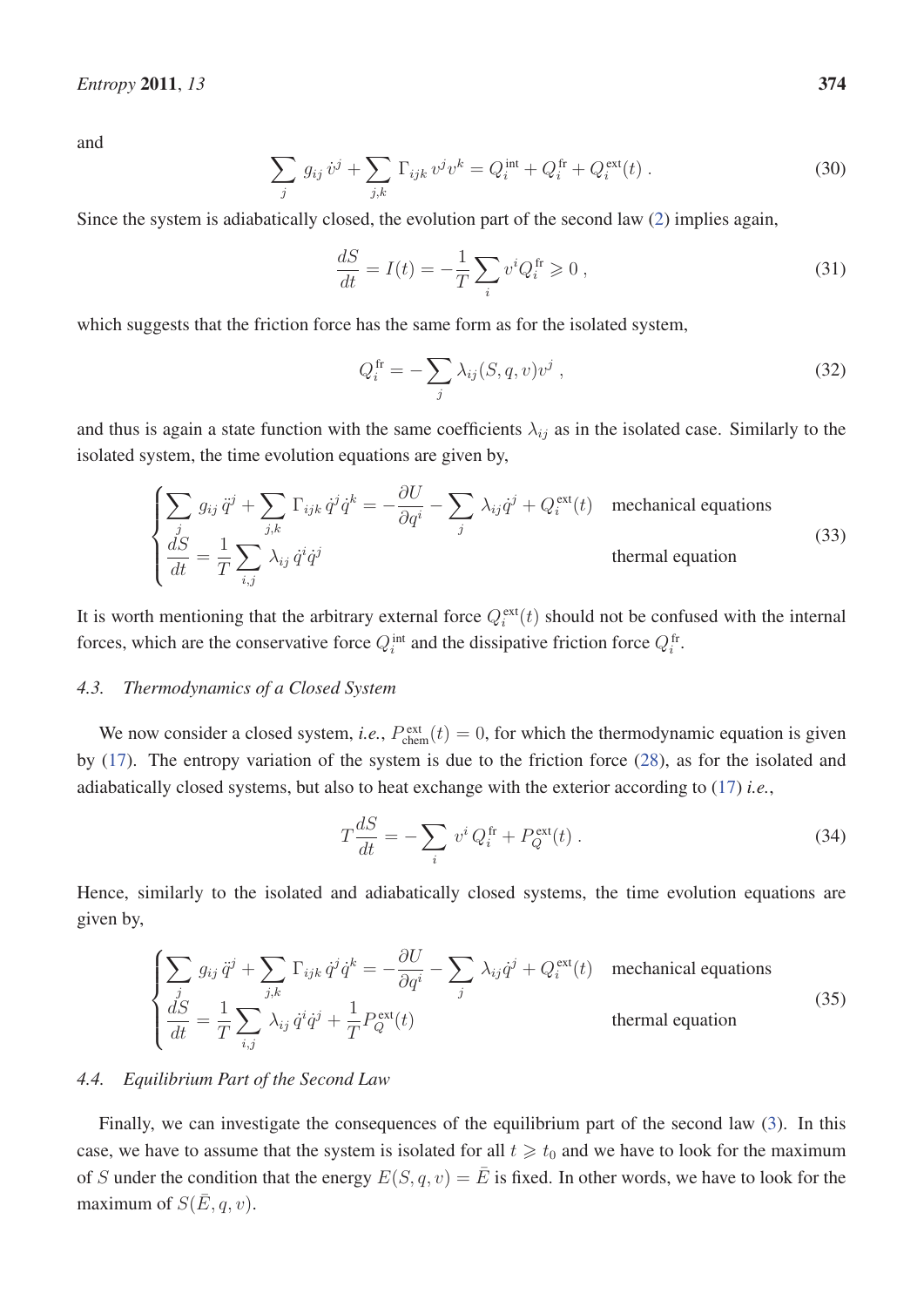One can show [3] that this maximum condition on S is equivalent to the condition that the energy  $E(S, q, v)$  is minimum for a fixed  $S = \overline{S}$  if the temperature T is positive, and is maximum if T is negative, *i.e.*,

$$
\delta^{(1)}E\Big|_{S=\bar{S}} = 0 , \quad \text{and} \quad \frac{1}{T}\delta^{(2)}E\Big|_{S=\bar{S}} \geq 0 . \tag{36}
$$

(i) The extremum condition  $\delta^{(1)}E\Big|_{S=\bar{S}}=0$  implies that,

- ∂E  $\overline{\partial v^i}$  $\Bigg|_{S=\bar{S}}$  $= 0$  *i.e.*,  $\sum$ j  $g_{ij}(q)v^j = 0$  and thus  $v^j = 0$  since  $g_{ij}$  is positive definite.
- ∂E  $\overline{\partial q^i}$  $\left| \int_{S=\bar{S}}=0 \text{ which gives (with } v^j=0) , \ Q^{\text{int}}=-\frac{\partial U}{\partial q^i}=0.$

In other words, the extremum condition implies that the system evolves to an equilibrium point of the time evolution equation (26), characterised by  $q = \bar{q}$  and  $v = \bar{v} = 0$ .

(ii) The condition  $\frac{1}{T}\delta^{(2)}E\Big|_{S=\bar{S}, q=\bar{q}, v=\bar{v}=0} \geq 0$  implies first that the matrix  $\frac{1}{T}g_{ij}(\bar{q})$  is non-negative and thus, for our mechanical system with positive kinetic energy, the temperature is necessarily positive. This in turn implies that the friction coefficients matrix is non-negative. Moreover, this same condition also implies that the matrix  $\frac{1}{7}$  $\partial^2U$  $\frac{\partial^2 U}{\partial q^i \partial q^j} (\bar{S}, \bar{q})$  must be non-negative. In conclusion, the equilibrium part of the second law implies that the system evolves towards a stable equilibrium point. This is the zeroth law of thermodynamics [3].

# 5. From Thermodynamics to Mechanics

The symmetric matrix  $g_{ij}$  can be identified as a metric with a positive definite signature on the configuration space. Thus, the configuration space is a Riemannian manifold endowed with a torsion-free Levi-Civita connection [11], where the components,

$$
\Gamma_{ijk}(q) = \frac{1}{2} \left( \frac{\partial g_{ij}}{\partial q^k} + \frac{\partial g_{ik}}{\partial q^j} - \frac{\partial g_{jk}}{\partial q^i} \right) , \qquad (37)
$$

are commonly referred to as the Riemann-Christoffel symbols. Such a manifold preserves the generalised infinitesimal distances squared  $ds^2$  defined in terms of the generalised coordinates as [12],

$$
ds^2 = \sum_{i,j} g_{ij}(q) dq^i dq^j , \qquad (38)
$$

and satisfies the metricity condition [13], which requires the covariant derivative of the metric with respect to every coordinate  $q^i$  to vanish,

$$
\nabla_i g_{jk} = 0 \tag{39}
$$

In the particular case of an isolated system where the friction coefficients matrix is strictly zero, then from the second relation in (26), the entropy is necessarily constant. Furthermore, if the potential energy is zero, *i.e.*,  $U = 0$ , then the evolution of the system is a geodesic in configuration space given by,

$$
\dot{v}^i + \sum_{j,k} \Gamma^i_{jk} v^j v^k = 0 \,, \tag{40}
$$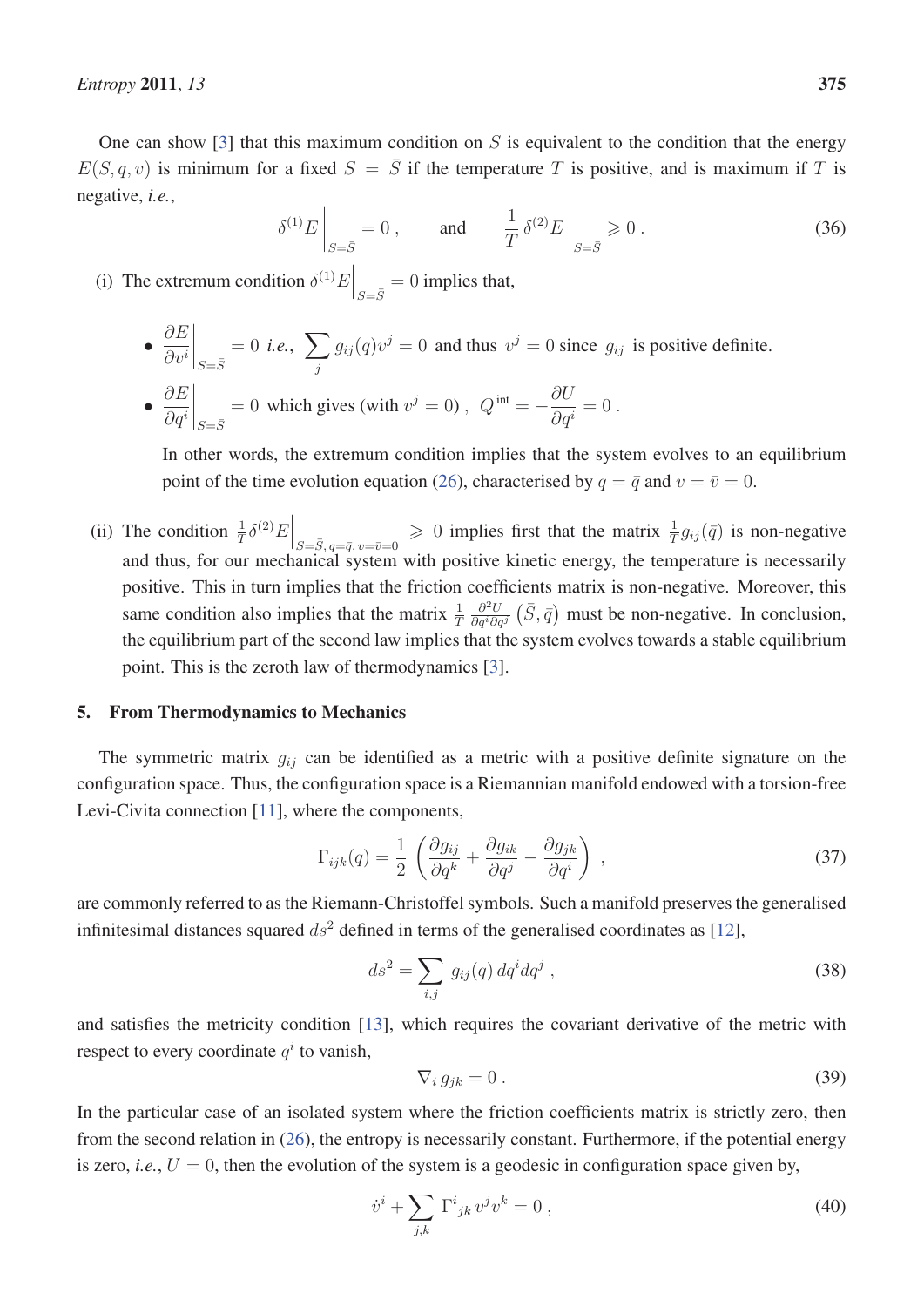thus satisfying the 1st law of Newton.

At this point, it is convenient to introduce the Lagrangian of the system defined as,

$$
\mathcal{L}(S, q, \dot{q}) = K(q, \dot{q}) - U(S, q) = \frac{1}{2} \sum_{i,j} g_{ij} \dot{q}^i \dot{q}^j - U(S, q) \,. \tag{41}
$$

In order to recast the dynamical terms on the RHS of the thermodynamic equation (17) in an analytical manner, we compute the partial derivatives of the Lagrangian and their time derivatives,

$$
\frac{\partial \mathcal{L}}{\partial q^i} = \frac{1}{2} \sum_{i,k} \frac{\partial g_{jk}}{\partial q^i} \dot{q}^j \dot{q}^k - \frac{\partial U}{\partial q^i} \,, \tag{42}
$$

$$
\frac{d}{dt}\left(\frac{\partial \mathcal{L}}{\partial \dot{q}^i}\right) = \sum_j g_{ij}\ddot{q}^j + \sum_{j,k} \frac{\partial g_{ij}}{\partial q^k} \dot{q}^j \dot{q}^k = \sum_j g_{ij}\ddot{q}^j + \frac{1}{2} \sum_{j,k} \left(\frac{\partial g_{ij}}{\partial q^k} + \frac{\partial g_{ik}}{\partial q^j}\right) \dot{q}^j \dot{q}^k.
$$
(43)

From the differential relations (42) and (43), we derive the dynamic identity,

$$
\frac{d}{dt}\left(\frac{\partial \mathcal{L}}{\partial \dot{q}^i}\right) - \frac{\partial \mathcal{L}}{\partial q^i} = \sum_j g_{ij}\,\ddot{q}^j + \sum_{j,k} \Gamma_{ijk}\,\dot{q}^j\dot{q}^k + \frac{\partial U}{\partial q^i} \,.
$$
\n(44)

Using this identity, the thermodynamic equation (35) reduces to,

$$
\begin{cases}\n\frac{d}{dt}\left(\frac{\partial \mathcal{L}}{\partial \dot{q}^i}\right) - \frac{\partial \mathcal{L}}{\partial q^i} = Q_i^{\text{ext}}(t) - \sum_j \lambda_{ij} \, \dot{q}^j \quad \text{Lagrange equations} \\
\frac{dS}{dt} = \frac{1}{T} \sum_{i,j} \lambda_{ij} \, \dot{q}^i \dot{q}^j + \frac{1}{T} P_Q^{\text{ext}}(t) \qquad \text{Thermal equation}\n\end{cases} \tag{45}
$$

In conclusion, if the state functions U and  $\lambda_{ij}$  are independent of S, or equivalently, if the time evolution happens at fixed temperature by contact with a thermal bath, the mechanical Lagrange equations decouple from the thermal equation. This is the usual case considered in mechanics.

# 6. Thermodynamics of an Isolated System of Point Particles Interacting through a Harmonic Potential

As an application of the formalism we developed, we now consider the thermodynamics of an isolated system where the state functions U and  $\lambda_{ij}$  are independent of S. The system consists of identical point particles interacting through a harmonic potential and is the simplest phenomenological model of a solid, where the harmonic oscillators represent the phonons. As generalised coordinates, we choose for simplicity cartesian coordinates of the point particles and denote them  $q = x$ . Thus, the metric reduces to the trivial Kronecker delta, *i.e.*,  $g_{ij}(q) = \delta_{ij}$ . The kinetic energy  $K(x, \dot{x})$  of the point particles per unit mass and the harmonic interaction potential per unit mass  $U(x)$  are respectively given by,

$$
K(x,\dot{x}) = \frac{1}{2} \sum_{i,j} \delta_{ij} \,\dot{x}^i \dot{x}^j \,, \tag{46}
$$

$$
U(x) = \frac{1}{2} \omega^2 \sum_{i,j,k,l} \delta_{ij} \delta_{kl} \left( x^i - x^k \right) \left( x^j - x^l \right) , \qquad (47)
$$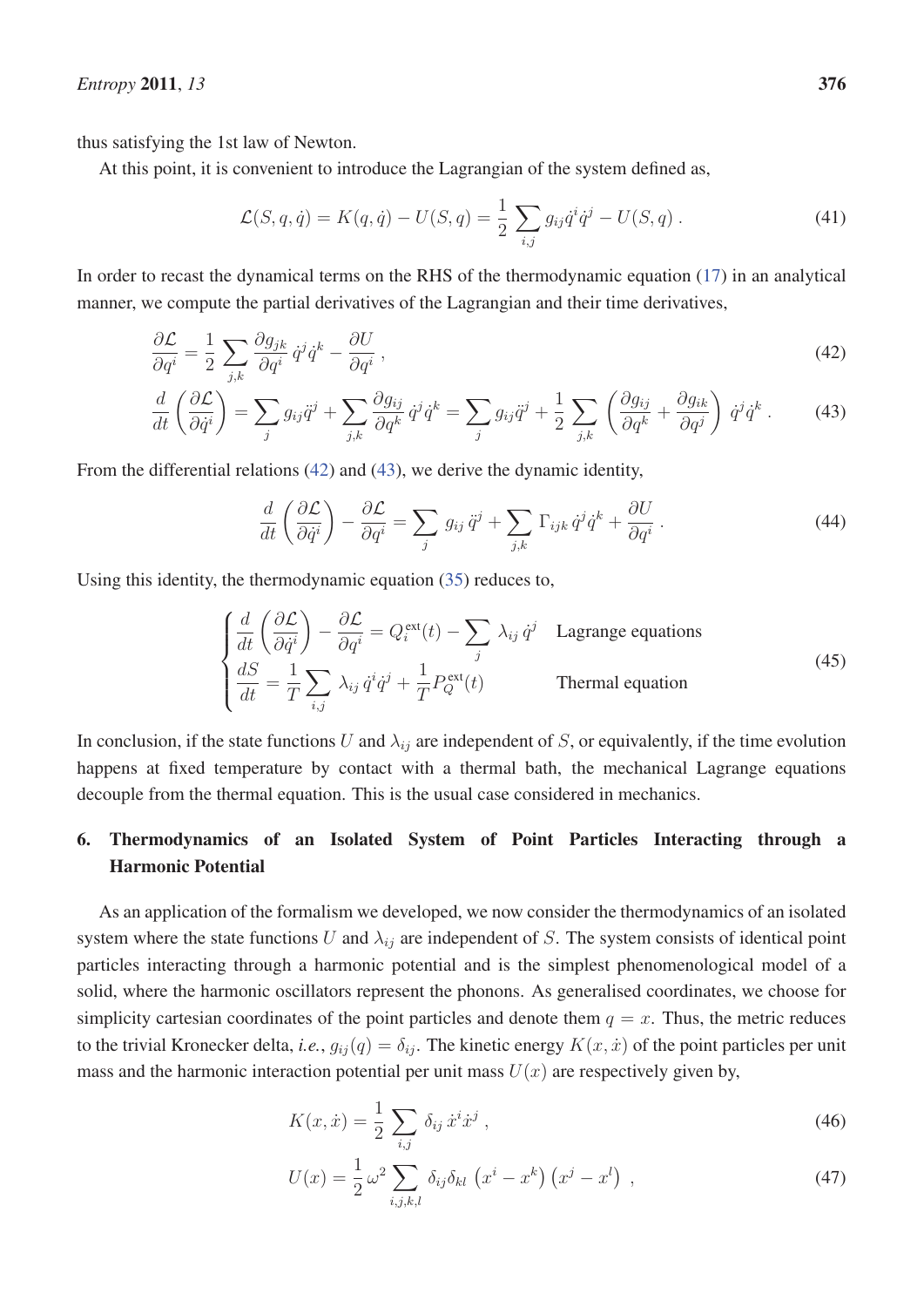where the coefficient  $\omega^2$  is positive by the equilibrium condition of the second law and  $\omega$  represents the angular frequency of the identical harmonic oscillators. The Lagrangian of the system is given by,

$$
\mathcal{L}(x,\dot{x}) = \frac{1}{2} \sum_{i,j} \delta_{ij} \dot{x}^i \dot{x}^j - \frac{1}{2} \omega^2 \sum_{i,j,k,l} \delta_{ij} \delta_{kl} \left( x^i - x^k \right) \left( x^j - x^l \right) . \tag{48}
$$

The partial derivatives of the Lagrangian and their time derivatives are given by,

$$
\frac{\partial \mathcal{L}}{\partial x^i} = -\omega^2 \sum_{j,k,l} \delta_{ij} \delta_{kl} \left( x^j - x^l \right) , \qquad (49)
$$

$$
\frac{d}{dt}\left(\frac{\partial \mathcal{L}}{\partial \dot{x}^i}\right) = \frac{d}{dt}\left(\sum_j \delta_{ij}\dot{x}^j\right) = \sum_j \delta_{ij}\ddot{x}^j.
$$
\n(50)

Finally, the system of coupled thermodynamical equations (26) is explicitly found to be,

$$
\left\{\sum_{\substack{j\\dS}}\left[\delta_{ij}\ddot{x}^j + \lambda_{ij}\dot{x}^j + \omega^2\delta_{ij}\sum_{k,l}\delta_{kl}\left(x^j - x^l\right)\right] = 0 \quad \text{Lagrange equations} \tag{51}
$$
\n
$$
\frac{dS}{dt} = \frac{1}{T}\sum_{i,j}\lambda_{ij}\dot{x}^i\dot{x}^j
$$

The physical interpretation of these evolution equations is clear [6]. The Lagrange equations are a system of coupled damped harmonic oscillators where the damping term is due to the action of a viscous friction force. These equations are in turn coupled to the thermal equation through the friction force. Since  $\lambda_{ij}$ and  $\omega^2$  do not depend on S, the Lagrange equations can be solved independently to find  $x(t)$ , which in turn will give  $S(t)$  using the thermal equation.

If the friction matrix  $\{\lambda_{ij}\}$  is positive, the condition that the system evolves to a state of maximal entropy implies that the system evolves towards the equilibrium state ( $\bar{x}^i = 0$ ,  $\dot{\bar{x}}^i = 0$ ). For a strictly mechanical system, *i.e.*, if  $\lambda_{ij} = 0$ , then S is a constant; in this case the system will oscillate around the equilibrium state according to,

$$
\begin{cases}\n\ddot{x}^{i} + \omega^{2} \sum_{j} (x^{i} - x^{j}) = 0 & \text{Lagrange equations} \\
S = \text{const} & \text{Thermal equation}\n\end{cases}
$$
\n(52)

# 7. Conclusions

We followed the phenomenological approach developed by Stückelberg to study a closed thermodynamic system consisting of a fixed number of point particles. We thus obtained a system of coupled differential equations describing the thermodynamic evolution of the system. We observed that in this system of differential equations, the coupling between the Lagrange equations and the thermal equation is due to the viscous friction terms. If the phenomenological variables  $U$ ,  $\lambda_{ij}$ , do not depend on S, we recover the usual Newton or Lagrange equations with friction. In the general case where these variables do depend on S, *i.e.*, on temperature, such a coupling shows that thermodynamics is a natural extension of mechanics. Finally, we applied our coupled thermodynamic equations to study the thermodynamics of an isolated system consisting of identical point particles interacting through a harmonic potential, which is the simplest phenomenological model of a solid.